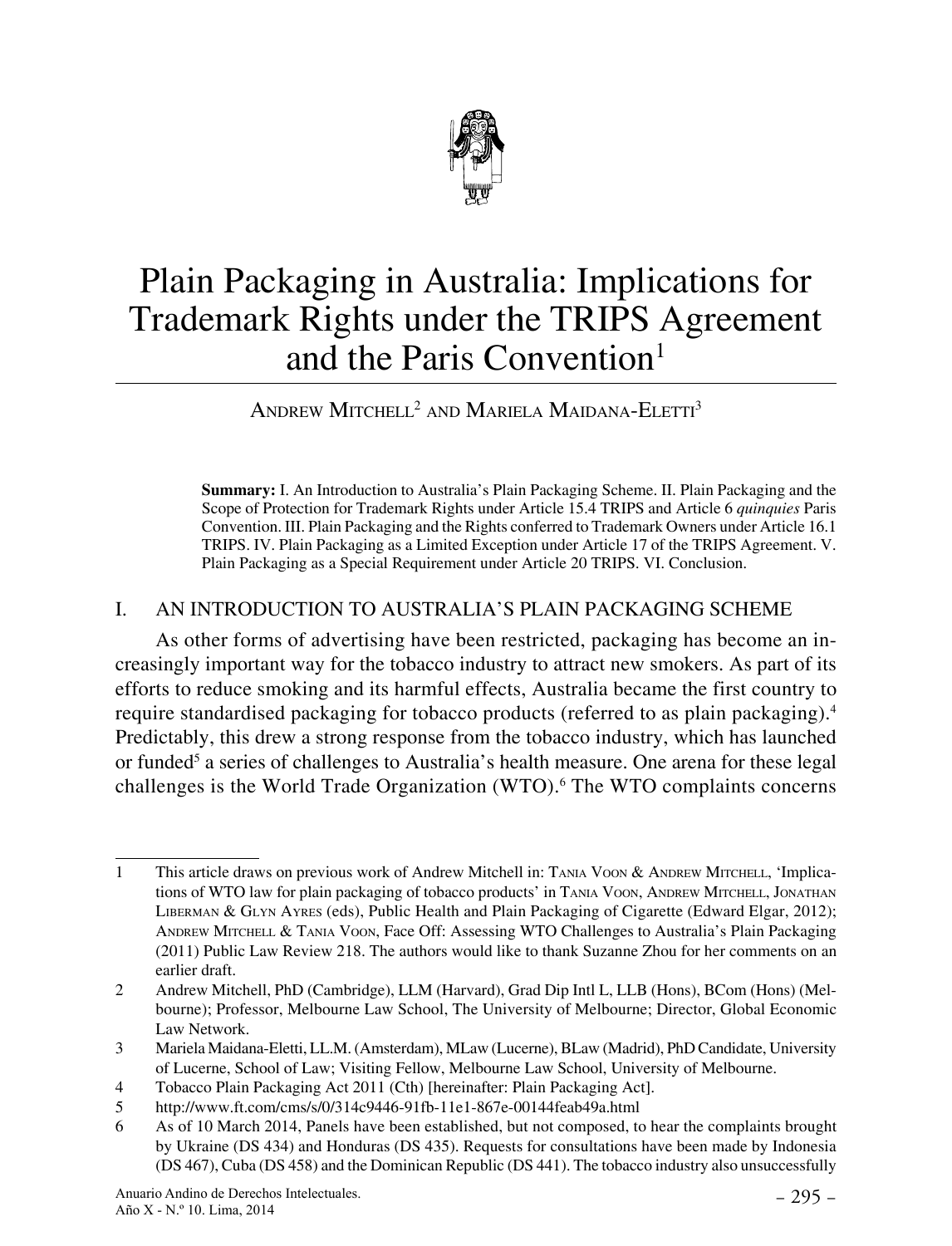WTO obligations related to different agreements, including the Agreement on Technical Barriers to Trade (TBT) and the General Agreement on Tariffs and Trade (GATT), but the area that has generated the most interest concerns the WTO obligations concerning intellectual property contained in the Agreement on Trade Related-Aspects of Intellectual Property (TRIPS Agreement).<sup>7</sup> They key question here is to what extent international trade mark law constrains public policy measures affecting the use of a trade mark.<sup>8</sup> The case has generated enormous international interest, with a record number of WTO Members becoming third parties in the cases.<sup>9</sup>

Australia's plain packaging scheme is part of its comprehensive tobacco control measures that include bans on tobacco advertising and promotion,<sup>10</sup> mandatory textual and graphic warnings on tobacco packages,<sup>11</sup> restrictions on advertising tobacco products on the internet,12 taxation of tobacco products, and large investments in anti-smoking social marketing campaigns.13

The objects of Australia's plain packaging law are to improve public health by: discouraging smoking initiation, use and relapse; encouraging smoking cessation; and reducing exposure to second hand-smoke.14 It also implements into national legislation Australia's international obligations as a party to the World Health Organization's Framework Convention on Tobacco Control.15 To achieve these goals, the Act prescribes the shape, size and type of tobacco packaging including cigarette packs and cartons.16 It further requires all retail packaging to have a matt finish.17 With the exception of brand, business or company names and variant names on retail packaging, tobacco products (including their wrappings and retail packaging) must not display any trademarks or other marks than that permitted by regulation.18 Furthermore, the requirements set forth in the Act may not

challenged the constitutional validity of the Plain Packaging legislation in Australian courts and Philip Morris Asia has brought an investment claim under the Hong Kong-Australia BIT (*Agreement between the Government of Hong Kong and the Government of Australia for the Promotion and Protection of Investments*), which is on-going.

<sup>7</sup> Andrew Mitchell & Tania Voon, Face Off: Assessing WTO Challenges to Australia's Plain Packaging (2011) Public Law Review 218.

<sup>8</sup> WTO, Request for the Establishment of a Panel by Ukraine, Australia – Plain Packaging, 17 August 2012, WT/DS434/11 [hereinafter: Australia – Plain Packaging, Request for the Establishing of a Panel by Ukraine].

<sup>9</sup> A record number of 35 WTO Members indicated they will join the dispute initiated by Ukraine as third parties.

<sup>10</sup> Including advertisement and promotion on radio and television, in newspapers and magazines and at sporting events. See: Tobacco Advertisement Prohibition Act 1992 (Cth), ss 13, 15.

<sup>11</sup> Trade Practices (Consumer Product Information Standards) (Tobacco) Regulations 2004 (Cth), regs 35A, 42, 46, 50.

<sup>12</sup> Tobacco Advertisement Prohibition Amendment Bill 2010 (Cth).

<sup>13</sup> Explanatory Memorandum, Tobacco Plain Packaging Bill 2011 (Cth) [hereinafter: Memorandum for the Plain Packaging Bill].

<sup>14</sup> Plain Packaging Act, *supra* note 1 at s 3.

<sup>15</sup> WHO Framework Convention on Tobacco Control, 21 May 2003, 2302 UNTS 166.

<sup>16</sup> Plain Packaging Act, supra note 1 at s. 18.

<sup>17</sup> Plain Packaging Act, *supra* note 1 at s 19.

<sup>18</sup> Plain Packaging Act, *supra* note 1 at ss 20, 26..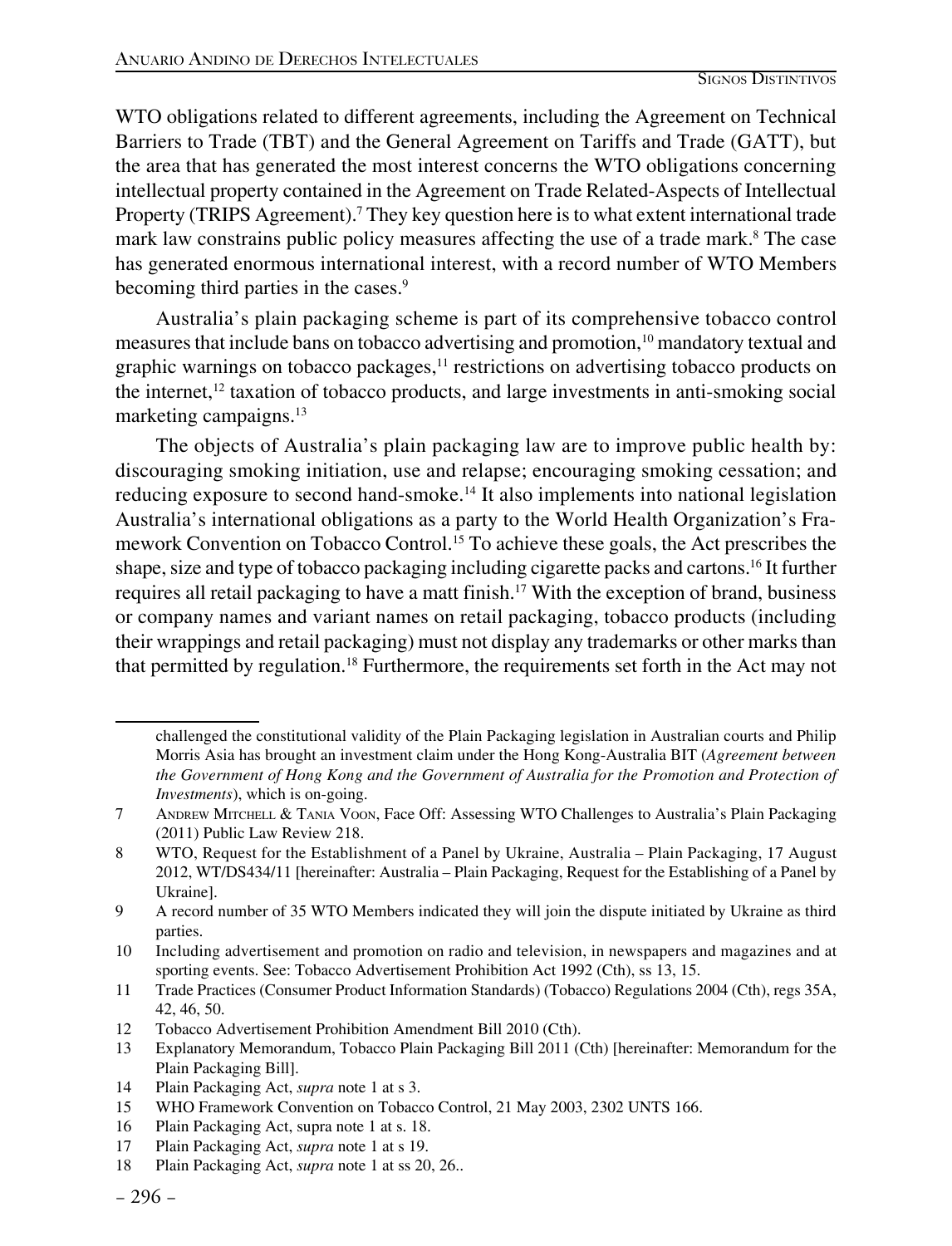be circumvented by the use of any feature that is designed to change after retail sale.<sup>19</sup> Criminal and civil penalties apply for non-compliance with the Act.<sup>20</sup> Plain Packaging Schemes are also being considered by other jurisdictions including New Zealand, $^{21}$  the United Kingdom, $22$  and Ireland. $23$ 

This article briefly considers the question of the compliance of Australia's Plain Packaging Act with international intellectual property (IP) law. It concludes that Australia has not breached any of its international IP obligations by introducing plain packaging, because the measure falls within the scope of permissible regulation under both the Paris Convention<sup>24</sup> and the TRIPS Agreement.<sup>25</sup> Part II of this article examines the compliance of plain packaging with trademark obligations arising out of Article 15.4 of the TRIPS Agreement and Article 6 *quinquies* of the Paris Convention.26 Part III focuses on the rights conferred to trademark owners under Article 16.1 of the TRIPS Agreement and establishes that the provision does not grant positive rights.27. Part IV examines whether plain packaging falls within the limited exceptions established by Article 17 of the TRIPS Agreement.<sup>28</sup> Part V analyses plain packaging as a special requirement under Article 20 of the TRIPS Agreement.<sup>29</sup> Part VI briefly concludes.<sup>30</sup>

#### II. PLAIN PACKAGING AND THE SCOPE OF PROTECTION FOR TRADEMARK RIGHTS UNDER ARTICLE 15.4 TRIPS AND ARTICLE 6 *QUINQUIES* PARIS **CONVENTION**

Opponents to plain packaging have argued that Australia's plain packaging scheme violates Article 15.4 of the TRIPS Agreement because "the measures effectively prevent registration and protection of tobacco-related trademarks based on the nature of the product".<sup>31</sup>

30 See *infra* Section VI at p. 12.

<sup>19</sup> Plain Packaging Act, supra note 1 at s 25.

<sup>20</sup> *Inter alia*: selling and manufacturing non-compliant products or products in non-compliant packaging or products that are packaged in non-compliant retail packaging. Plain Packaging Act, *supra* note 1 at ss 30 to 49.

<sup>21</sup> The Smoke-Free Environments (Tobacco Plain Packaging) Amendment Bill had its first reading on 11 February 2014 (Hon Tariana Turia).

<sup>22</sup> The Amendment to the Children and Families Bill to establish legislation making powers for plain packaging was tabled and agreed in the UK House of Lords on 29 January 2014. The UK House of Commons considered the amendments on 10 February 2014. See: UK House of Commons, Standardised (Plain) Packaging of Tobacco Products, 10 February 2014, SN/HA/6175.

<sup>23</sup> The Public Health (Standardised Packaging of Tobacco) Bill 2013 has been unanimously approved by the Irish Cabinet on 19 November 2013. The bill has been submitted to the Health Children Committee, which began public hearings on 23 January 2014.

<sup>24</sup> WIPO, Paris Convention for the Protection of Industrial Property, 20 March 1883 as amended on 8 September 1979, WO020EN [hereinafter: the Paris Convention].

<sup>25</sup> Marrakesh Agreement establishing the World Trade Organisation, opened for signature on 15 April 1994, 1867 UNTS 3 (entered into force on 1 January 1995) annex 1C [hereinafter: the TRIPS Agreement].

<sup>26</sup> See *infra* Section II at p. 5.

<sup>27</sup> See *infra* Section III at p. 7.

<sup>28</sup> See *infra* Section IV at p. 9.

<sup>29</sup> See *infra* Section V at p. 11.

<sup>31</sup> Australia – Plain Packaging, Request for the Establishing of a Panel by Ukraine, *supra* note 5 at p. 3.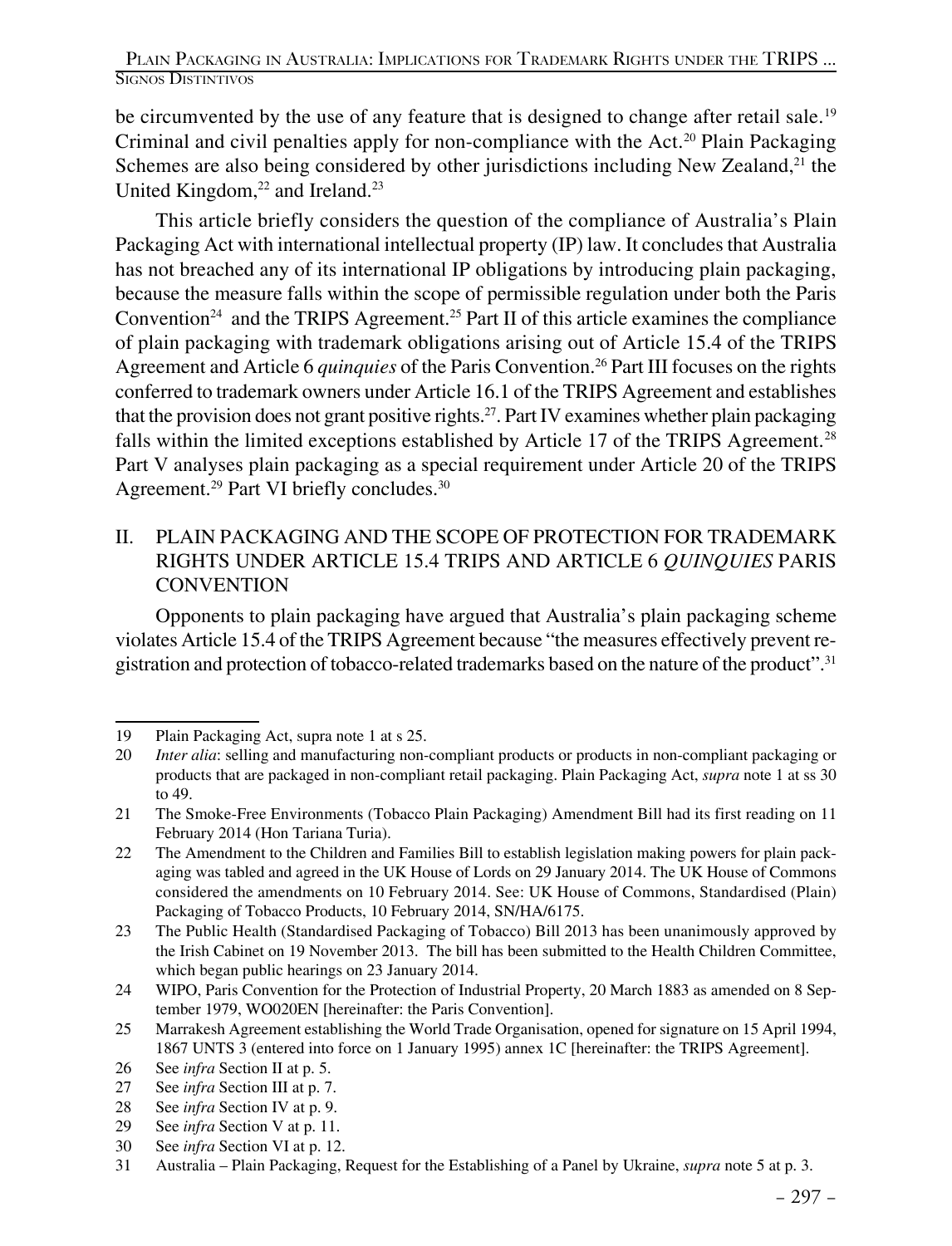Article 15.4 of the TRIPS Agreement provides that:

*"The nature of goods or services to which a trademark is to be applied shall in no case form an obstacle to registration of a trademark."32*

The Plain Packaging Act does not prevent the registration of new trademarks nor does it require the invalidation of already registered trademarks.<sup>33</sup> On the contrary, the Plain Packaging Act specifically states that trademark registration may not be denied or revoked in cases where a trademark owner is prevented from using a mark due to plain packaging requirements.34

A distinction must be drawn here between registration and use of a trademark. While TRIPS grants trademark owners the right to register their signs, it does not grant them a positive right to use that registered trademark. Rather, Article 15 of the TRIPS Agreement grants trademark owners the right to prevent or exclude third parties from using a registered trademark.35 This is a right to exclude, which is unaffected by the Plain Packaging Act.

Although plain packaging affects the use of tobacco trademarks it does not affect their registration. Therefore, the Plain Packaging Act complies with Australia's obligations arising out of Article 15.4 of the TRIPS Agreement.

Furthermore, it has been argued that plain packaging violates Article 6 *quinquies* of the Paris Convention,<sup>36</sup> incorporated into TRIPS pursuant to TRIPS Article 2.1. This provision establishes that trademarks may neither be denied registration nor invalidated except in cases when:

- a) they are of such a nature as to infringe rights acquired by third parties in the country where protection is claimed;
- b) they are devoid of any distinctive character;
- c) they are contrary to morality or public order and, in particular, of such a nature as to deceive the public. It is understood that a mark may not be considered contrary to public order for the sole reason that it does not conform to a provision of the legislation on marks, except if such provision itself relates to public order.

Like Article 15.4 of TRIPS, Article 6 *quinquies* of the Paris Convention refers to trademark registration and validity, not trademark use, and does not appear to be engaged by the Plain Packaging Act. Again, the Plain Packaging Act does not affect the right to register a tobacco trademark, or invalidate such a trademark. It merely limits the use of such a trademark.

<sup>32</sup> Art. 15.4 of the TRIPS Agreement, *supra* note 22.

<sup>33</sup> Andrew Mitchell, Australia's Move to the Plain Packaging of Cigarettes and its WTO Compatibility, (2010) 5 Asian Journal of WTO Law & International Health Law and Policy 405 at 415-416 [hereinafter: MITCHELL, Australia's Move to the Plain Packaging].

<sup>34</sup> Plain Packaging Act, *supra* note 1 s 28(3); Trade Marks Amendment (Tobacco Plain Packaging) Act 2011 (Cth) s 231A.

<sup>35</sup> For a detailed analysis see *infra* Section III on Art. 16 of the TRIPS Agreement at p. 7.

<sup>36</sup> WIPO, Paris Convention, *supra* note 21.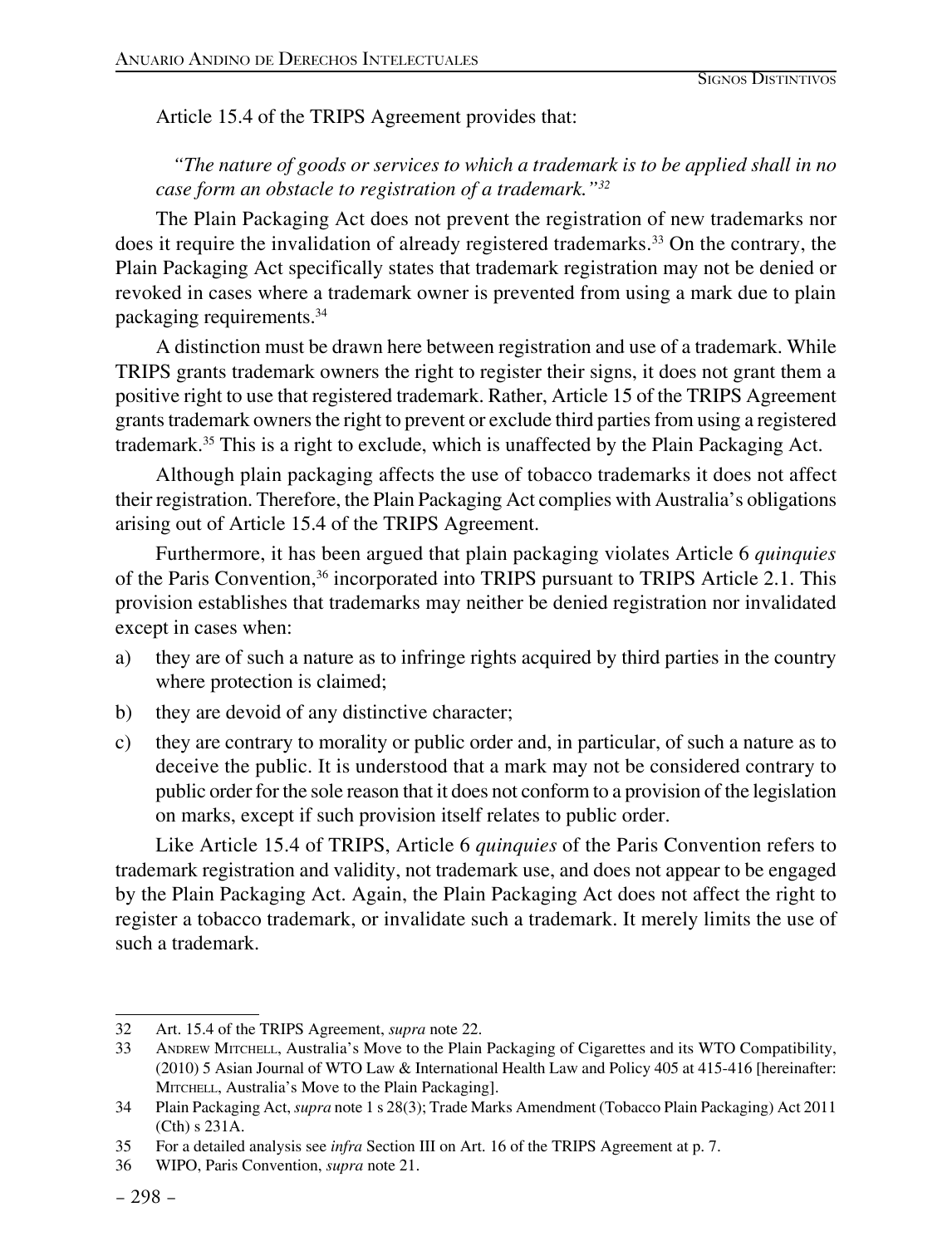#### III. PLAIN PACKAGING AND THE RIGHTS CONFERRED TO TRADEMARK OWNERS UNDER ARTICLE 16.1 TRIPS

Article 16.1 of the TRIPS Agreement establishes the minimum standard of protection for trademark owners. It confers on them the exclusive right to prevent third parties from using, in the course of trade, identical or similar marks.

*"The owner of a registered trademark shall have the exclusive right to prevent all third parties not having the owner's consent from using in the course of trade identical or similar signs for goods or services which are identical or similar to those in respect of which the trademark is registered where such use would result in a likelihood of confusion …"*

The protection afforded by this provision was stressed to be a negative right in the WTO Panel Report *EC – Protection of Trademarks*, 37 which states that the TRIPS Agreement does not generally provide for positive rights. Rather, TRIPS seeks to grant negative rights to prevent certain acts, such as third parties' use of a registered trademark. The Panel further added:

*"This fundamental feature of intellectual property protection inherently grants Members freedom to pursue legitimate public policy objectives since many measures to attain those public policy objectives lie outside the scope of intellectual property rights and do not require an exception under the TRIPS Agreement".38*

Opponents of plain packaging have submitted that Australia's plain packaging renders ineffective the exclusive right of trademark owners to use signs and to prevent third parties from using similar ones, thus diluting their distinctive character.<sup>39</sup> The likelihood of confusion test will determine whether the use of a mark similar to a registered mark is capable of distinguishing those goods. However, the concept defining "likeliness of confusion" has not been defined within the TRIPS Agreement and therefore it is for the national legal systems and practices of WTO Members to establish whether this threshold has a narrow or wider meaning.<sup>40</sup>

In any event, plain packaging does not affect tobacco companies' right to prevent third parties from using their trademarks. The distinctive character of their trademarks remains untouched by the Plain Packaging Act. Tobacco companies are still able to use their trade-

<sup>37</sup> WTO Panel Report, European Communities – Protection of Trademarks and Geographical Indications for Agricultural Products and Foodstuffs, 15 March 2005, WT/DS290/R at para. 7.246 [hereinafter: EC – Protection of Trademarks].

<sup>38</sup> EC – Protection of Trademarks, *supra* note 34 at para. 7.246.

<sup>39</sup> Australia – Plain Packaging, Request for the Establishing of a Panel by Ukraine, *supra* note 5 at p. 3.

<sup>40</sup> For instance, while "likelihood of confusion" refers to individual consumers, "misleading the public" would have a more general connotation and refer to the public at large. For an explanation on the different арргоасhes *see*: NUNO PIRES DE CARVALHO, The TRIPS Regime of Trademarks and Designs, Kluwer, 2<sup>nd</sup> Ed. 201 at para. 16.9 [hereinafter: Pires de Carvalho].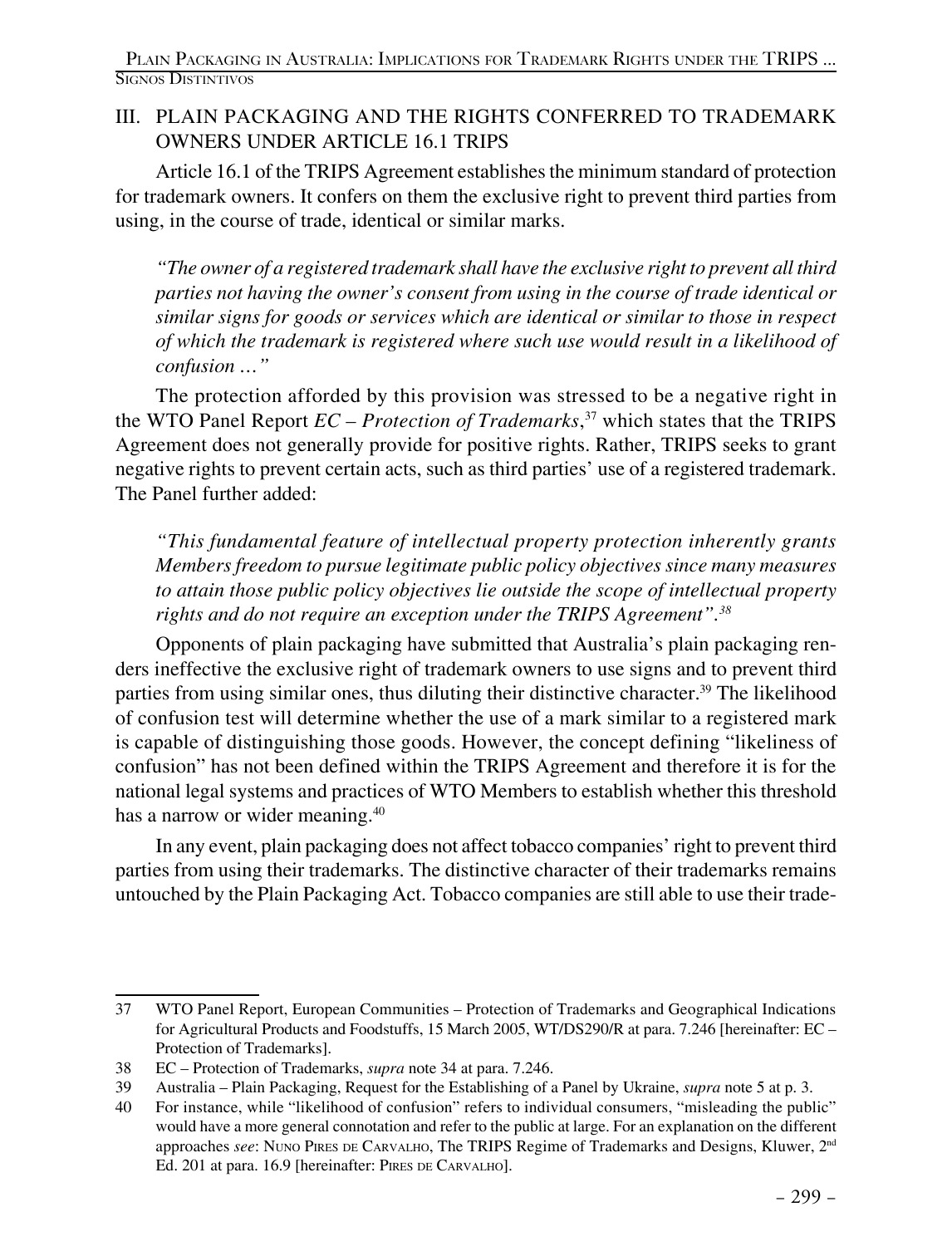marks in limited ways, which may include, for instance, their use on corporate letterhead and in advertisements on international flights departing from or arriving in Australia.41

Certainly, Article 16.1 of the TRIPS Agreement does not grant owners the right to use a registered mark or be exempted from legitimate regulatory limitations on the use of that mark. $42$  It grants a right to exclude rather than to use. $43$ 

#### IV. PLAIN PACKAGING AS A LIMITED EXCEPTION UNDER ARTICLE 17 OF THE TRIPS AGREEMENT

It has been argued that the *spirit* of the TRIPS Agreement is to allow the use of marks.<sup>44</sup> On this basis it is argued that TRIPS Article 17 is engaged. This provision reads:

*"Members may provide limited exceptions to the rights conferred by a trademark, such as fair use of descriptive terms, provided that such exceptions take account of the legitimate interests of the owner of the trademark and third parties."45*

The argument then follows that Plain Packaging is not a 'limited' exception and does not 'take into account the legitimate interests' of the owners of tobacco trademarks, therefore breaching TRIPS Article 17.

In making this argument, opponents of Plain Packaging sometimes make reference to *EC – Protection of Trademarks*, where the panel stated that a 'trademark owner has a legitimate interest in preserving the distinctiveness … of its trademark', including an 'interest in using its own trademark in connection with the relevant goods and services'.46 However, in making this statement, the Panel was describing the legitimate interests of a trademark owner pursuant to TRIPS Article 17, rather than defining the rights conferred by a trademark. Indeed, the Panel prefaced its statement by stating that '[a]lthough [the TRIPS Agreement] sets out standards for legal rights, it also provides guidance as to WTO

<sup>41</sup> Memorandum for the Plain Packaging Bill, *supra* note 10 at p. 4; Tobacco Advertisement Prohibition Amendment Bill 2010 (Cth) s 26A.

<sup>42</sup> Andrew Mitchell, Australia's Move to the Plain Packaging of Cigarettes and its WTO Compatibility, Asian Journal of WTO Law and International Health law and Policy (2010), Vol. 5, Nr. 2 at p. 410 [hereinafter: MITCHELL, Plain Packaging and WTO Compatibility].

<sup>43</sup> WTO Appellate Body Report, United States – Sections 211 Omnibus Appropriations Act of 1998, 2 January 2002, WT/DS176/AB/R at para. 186; Pires de Carvahlo, *supra* note 37 at p. 343; Carlos Correa, Trade Related Aspects of Intellectual Property Rights: A Commentary on the TRIPS Agreement, Oxford University Press 2007 at p. 182 and 186 [hereinafter: Correa]; Jim Keon, Intellectual Property Rules for Trademarks and Geographical Indications: Important Parts of the New World Trade Order, in Carlos CORREA/ABDULQAWI YUSUF (Eds.), Intellectual Property and International Trade: The Trips Agreement, Kluwer, 2nd Ed. 2008 at pp. 149 and 154;

<sup>44</sup> Daniel Gervais, Report for Japan Tobacco International, Analysis of the Compatibility of Certain Tobacco Product Packaging Rules with the TRIPS Agreement and the Paris Convention, 30 November 2010 [hereinafter: GERVAIS Report]; ANETTE KUR, The Right to Use One's Own Trade Mark: A Self-Evident Issue or a New Concept in German, European and International Trademark Law?, (1996) 18(4) European Intellectual Property Review 198, 203.

<sup>45</sup> Art. 17 of the TRIPS Agreement, *supra* note 20.

<sup>46</sup> EC – Protection of Trademarks, *supra* note 34 at para. 7.664.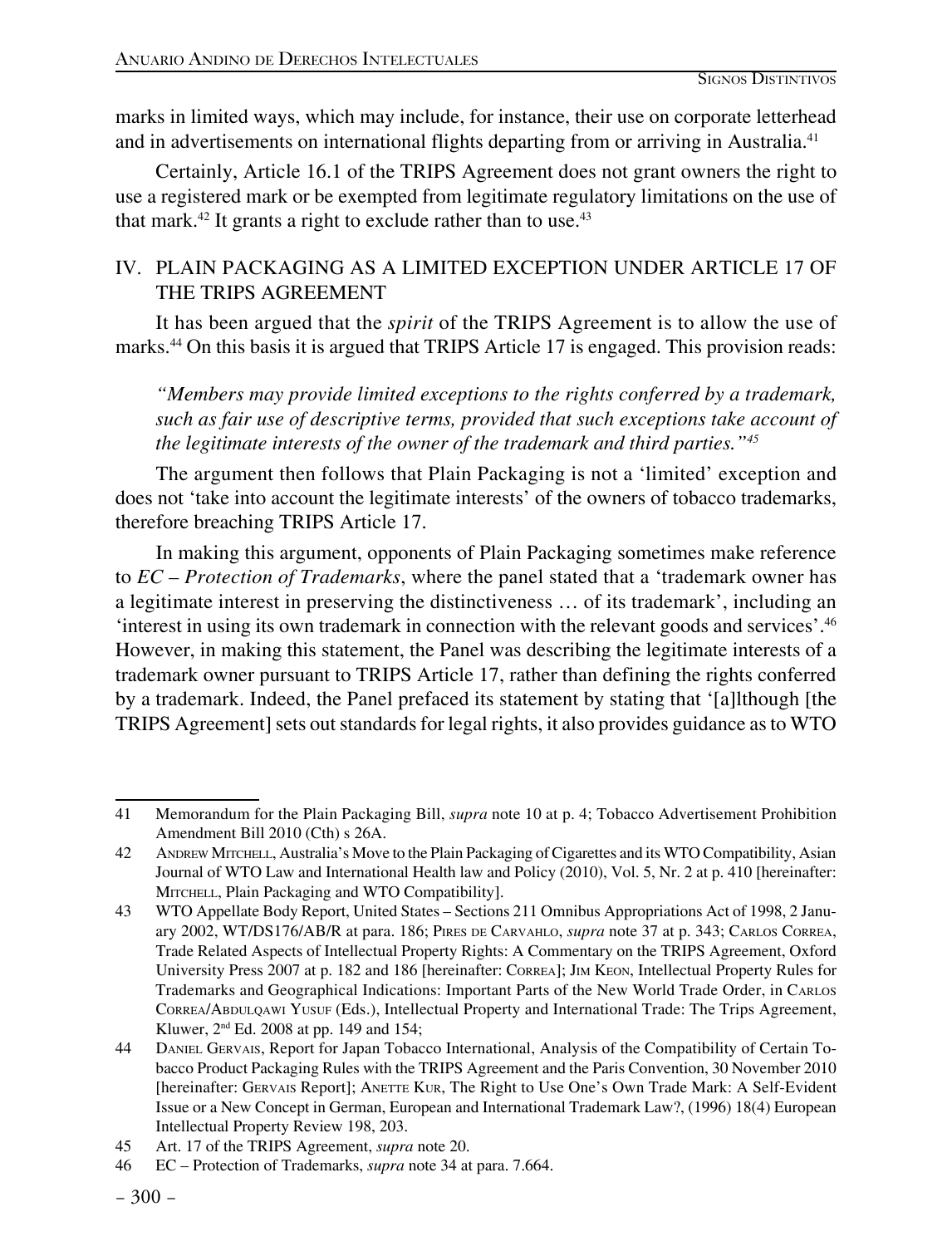Members' shared understandings of the policies and norms relevant to trademarks and, hence, what might be the legitimate interests of trademark owners'.<sup>47</sup> Further, the same Panel described as a 'fundamental feature of intellectual property protection' the fact that the TRIPS Agreement 'does not generally provide for the grant of positive rights to exploit or use certain subject matter, but rather provides for the grant of negative rights to prevent certain acts'. The Panel also specifically confirmed that the right conferred under TRIPS Article 16.1 'belongs to the owner of the registered trademark alone, who may exercise it to prevent certain uses by "all third parties" not having the owner's consent'. This Panel Report was not appealed.

Elsewhere in the Panel Report, the Panel rejected the argument of the European Communities that the reference in Article 24.5 of the TRIPS Agreement to 'the right to use a trademark' confers such a right:

*"If the drafters had intended to grant a positive right, they would have used positive language. . . . Even if the TRIPS Agreement does not expressly provide for a 'right to use a trademark' elsewhere, this does not mean that a provision that measures 'shall not prejudice' that right provides for it instead. The right to use a trademark is a right that Members may provide under national law. This is the right saved by Article 24.5 where it provides that certain measures 'shall not prejudice . . . the right to use a trademark'.*

A footnote to this statement confirms that 'Article 16.1 of the TRIPS Agreement only provides for a negative right to prevent all third parties

from using signs in certain circumstances'.48 This is not a matter of mere semantics or a happy coincidence (from the perspective of the government of Australia and likeminded countries) when it comes to applying the TRIPS Agreement to plain packaging: the TRIPS Agreement generally frames trademark and other intellectual property ('IP') rights as negative rights precisely to allow Members to pursue legitimate non-IP-related public policies such as promoting public health.49

#### V. PLAIN PACKAGING AS A SPECIAL REQUIREMENT UNDER ARTICLE 20 **TRIPS**

TRIPS Article 20 refers to special requirements that may affect the use of the trademark in the course of trade. It applies in cases of goods bearing a mark that are allowed to be placed in a given market upon fulfilment of special domestic requirements. It reads:

<sup>47</sup> EC – Protection of Trademarks*, supra* note 34 at para7.664.

<sup>48</sup> EC – Protection of Trademarks, *supra* note 34 at fn 564.

<sup>49</sup> Tania Voon/Andrew Mitchell, 'Implications of WTO law for plain packaging of tobacco products' in Tania Voon, Andrew Mitchell/ Jonathan Liberman/Glyn Ayres (eds), Public Health and Plain Packaging of Cigarette, Edward Elgar, 2012 at pp. 115-119 [hereinafter: Voon/Mitchell, Implications if WTO law for plain packaging ]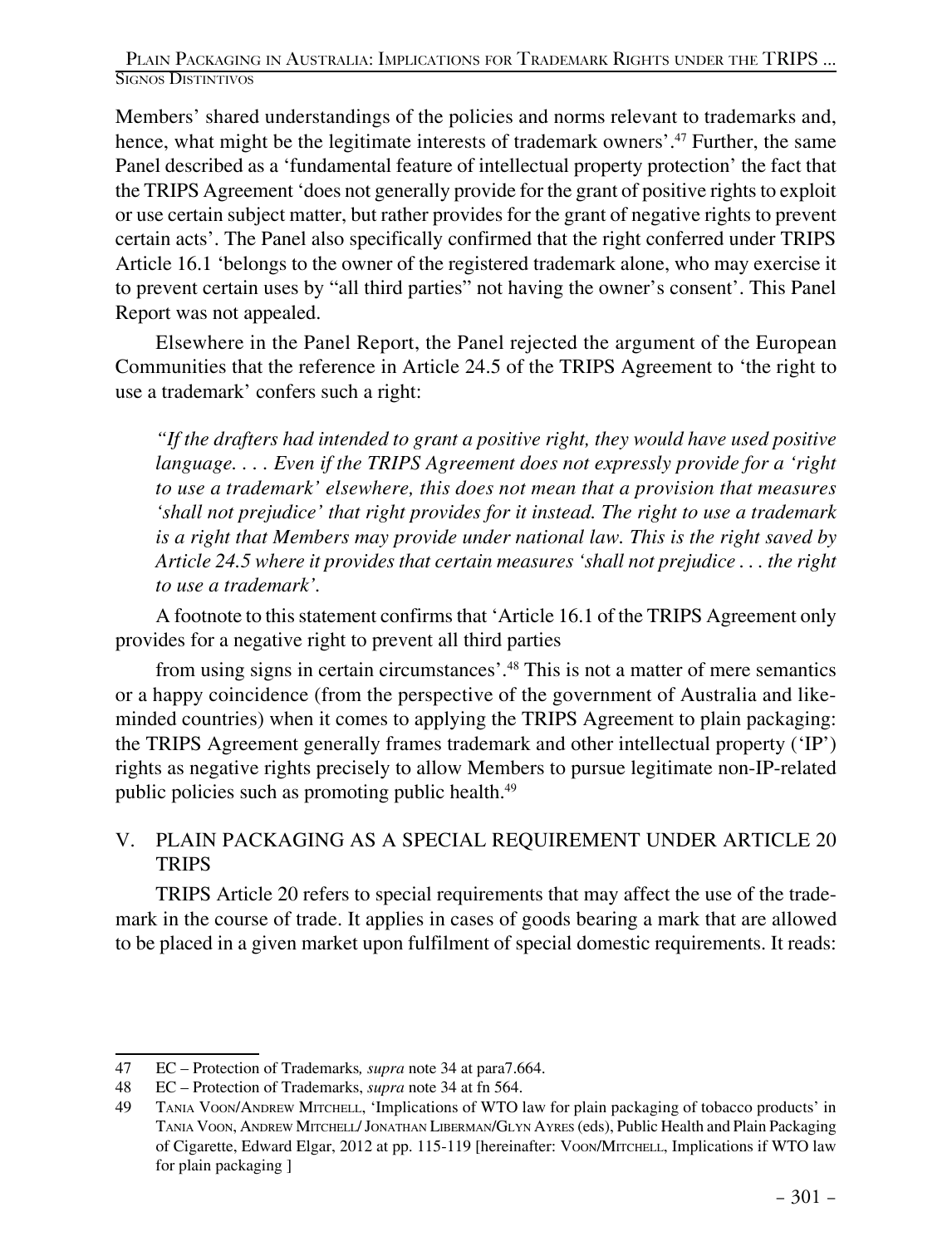*"The use of a trademark in the course of trade shall not be unjustifiably encumbered by special requirements, such as use with another trademark, use in a special form or use in a manner detrimental to its capability to distinguish the goods or services of one undertaking from those of other undertakings. …"*

The question of whether plain packaging encumbers the use of a trademark by special requirements is uncertain,50 but assuming it does the key issue is whether the resulting encumbrance on trademark use is unjustifiable.<sup>51</sup>

Some guidance on the meaning of 'unjustifiable' can be found in TRIPS Articles 7 and 8, which set out respectively the objectives and principles

of the TRIPS Agreement. Article 7 acknowledges the need to protect and enforce IP rights 'in a manner conducive to social and economic welfare, and to a balance of rights and obligations', while Article 8.1 recognises that 'Members may . . . adopt measures necessary to protect public health . . . provided that such measures are consistent with' the TRIPS Agreement. The Doha Declaration on TRIPS and Public Health<sup>52</sup> is also relevant in interpreting Article 20. In this Declaration WTO Members stated:

*"We agree that the TRIPS Agreement does not and should not prevent Members from taking measures to protect public health. Accordingly, while reiterating our commitment to the TRIPS Agreement, we affirm that the Agreement can and should be interpreted and implemented in a manner supportive of WTO Members' right to protect public health . . ."53*

Interpreting TRIPS Article 20 in the light of Articles 7 and 8 and the Doha Declaration in accordance with the Vienna Convention on the Law of Treaties, it seems clear that a public health objective (such as Australia's) could justify an encumbrance under TRIPS Article 20.54

### VI. CONCLUSIÓN

<sup>50</sup> Mark Davison, 'The legitimacy of plain packaging under international intellectual property law: why there is no right to use a trademark under either the Paris Convention or the TRIPS Agreement' in Tania Voon/ Andrew Mitchell/Jonathan Liberman/Glyn Ayres (eds), Public Health and Plain Packaging of Cigarette, Edward Elgar, 2012, at p.81; Mark Davison, *Plain Packaging of Cigarettes: Would it be Lawful*? (2010) 23(5) Australian Intellectual Property Law Bulletin 105 at p. 106.

<sup>51</sup> Andrew Mitchell/Tania Voon, Face Off: Assessing WTO Challenges for Australia's Scheme on Plain Tobacco Packaging (2011) 22(3) Public Law Review [hereinafter: Mitchell/Voon, Assessing WTO Challenges].

<sup>52</sup> WTO, Declaration on the TRIPS Agreement and Public Health, Ministerial Conference, 4th Session, Doha, 9-14 November 2001 (adopted on 14 November 2001), 20 November 2001, WT/MIN/(01)/DEC/2 [hereinafter: Doha Declaration].

<sup>53</sup> Doha Declaration, *supra* note 49 at para. 4.

<sup>54</sup> See Voon/Mitchell, Implications of WTO law for plain packaging, supra note 46 at pp. 119-129. See also Mark Davison/Patrick Emerton, 'Rights, Privileges, Legitimate Interests, and Justifiability: Article 20 of TRIPS and Plain Packaging of Tobacco' *American University International Law Review* (Forthcoming).